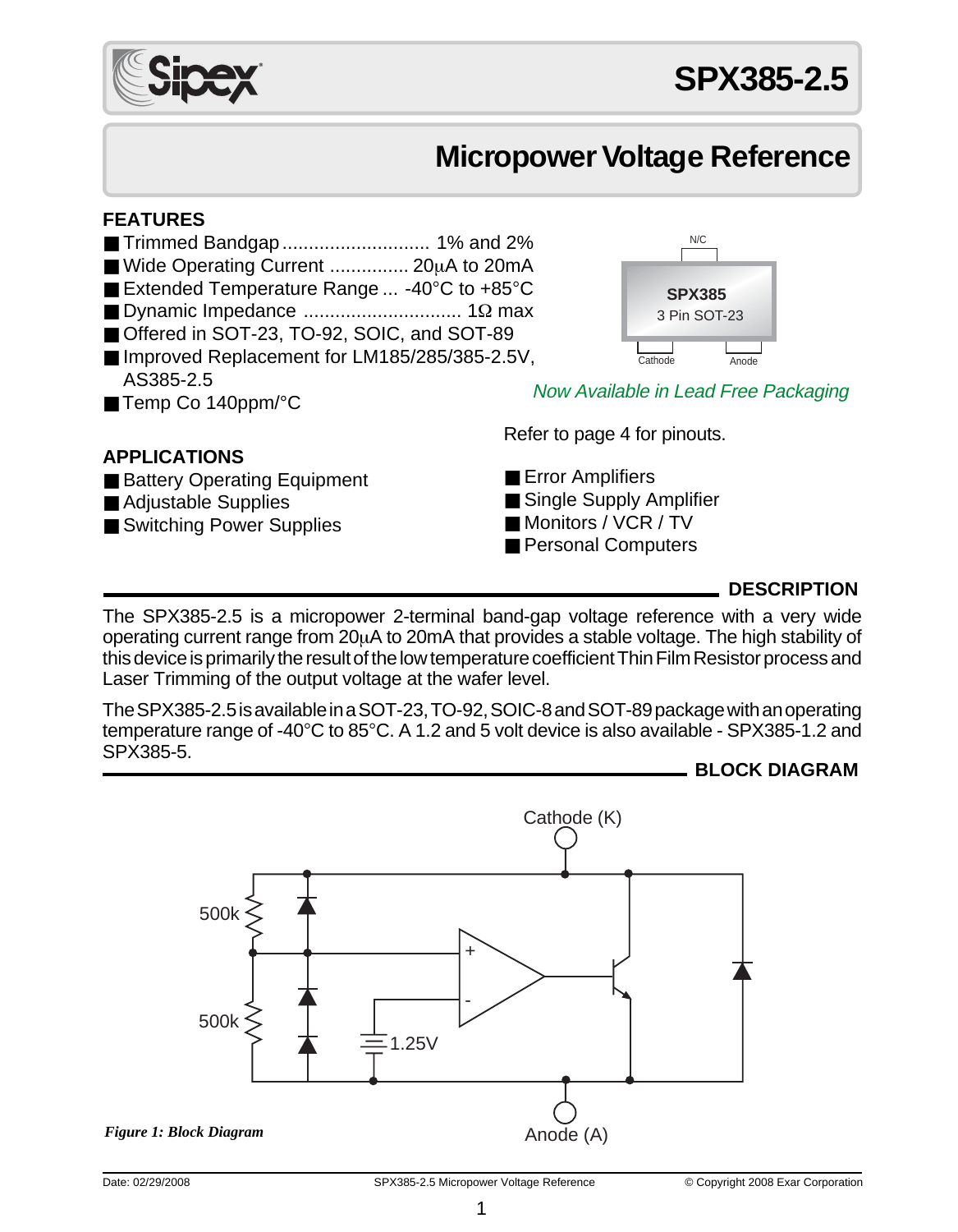Stresses greater than those listed under ABSOLUTE MAXIMUM RAT-INGS may cause permanent damage to the device. This is a stress rating only and functional operation of the device at these or any other conditions above those indicated in the operational sections of this specification is not implied. Exposure to absolute maximum rating conditions for extended periods may affect reliability.

| Lead Temperature (Soldering 10 sec.), T.  300°C |  |
|-------------------------------------------------|--|

# **ABSOLUTE MAXIMUM RATINGS TYPICAL THERMAL RESISTANCES**

| <b>PACKAGE</b> | $\mathbf{0}_{.1A}$ | $\mathbf{0}_{\text{JC}}$ | <b>TYPICAL DERATING</b> |
|----------------|--------------------|--------------------------|-------------------------|
| TO-92          | $160^{\circ}$ C/W  | $180^{\circ}$ C/W        | $6.3$ mW/ $\degree$ C   |
| <b>SOT-23</b>  | 575°C/W            | $150^{\circ}$ C/W        | 1.7 $mW$ <sup>o</sup> C |
| SOIC-8         | 175°C/W            | 145°C/W                  | 5.7 mW/ $\rm ^{\circ}C$ |
| SOT-89         | $110^{\circ}$ C/W  | $8^{\circ}$ C/W          | 9.1 mW/ $\rm ^{\circ}C$ |

Typical deratings of the thermal resistances are given for ambient temperature >25°.

# **ELECTRICAL CHARACTERISTICS**

| $I_{\text{N}} = 100 \mu A$ , $T_{A} = 25^{\circ}C$ , unless otherwise specified. |                                          |             |       |            |       |       |       |                      |
|----------------------------------------------------------------------------------|------------------------------------------|-------------|-------|------------|-------|-------|-------|----------------------|
|                                                                                  |                                          | SPX385A-2.5 |       | SPX385-2.5 |       |       |       |                      |
| <b>PARAMETER</b>                                                                 | <b>CONDITIONS</b>                        | MIN.        | TYP.  | <b>MAX</b> | MIN.  | TYP.  | MAX.  | <b>UNIT</b>          |
| Reference Voltage                                                                |                                          | 2.475       | 2.500 | 2.525      | 2.450 | 2.500 | 2.550 | $\vee$               |
| Dynamic Output                                                                   | $F = 20$ Hz                              |             | 0.6   | 1.0        |       | 0.6   | 1.0   | Ω                    |
| Impedance                                                                        | $I_p = 100 \mu A$                        |             |       |            |       |       |       |                      |
| Reference Voltage                                                                | $20\mu A \leq I_R \leq 20mA$             |             | 10    | 20         |       | 10    | 20    | mV                   |
| Change with $I_{n}$ .                                                            |                                          |             |       |            |       |       |       |                      |
| <b>Temperature Coefficient</b>                                                   | Note 1                                   |             | 80    | 140        |       | 80    | 140   | $ppm$ <sup>o</sup> C |
| Minimum Operating Current                                                        |                                          |             | 15    | 20         |       | 15    | 20    | μA                   |
| <b>Output Wideband Noise</b>                                                     | $10Hz \le f \le 10kHz$                   |             | 120   |            |       | 120   |       | uVrms                |
| Long Term Stability                                                              | T=1000Hr;                                |             | 60    |            |       | 60    |       | ppm                  |
|                                                                                  | $T_{\rm A} = 25^{\circ}C = 0.1^{\circ}C$ |             |       |            |       |       |       |                      |
| <b>Operating Temperature</b>                                                     |                                          | -40         |       | $+85$      | $-40$ |       | $+85$ | °C                   |

Note 1. Three-point measurement guarantees the error band over the specified temperature range.

# **\*CALCULATING AVERAGE TEMPERATURE COEFFICIENT (TC)**



*Figure 2. V<sub>KA</sub> vs. Temperature*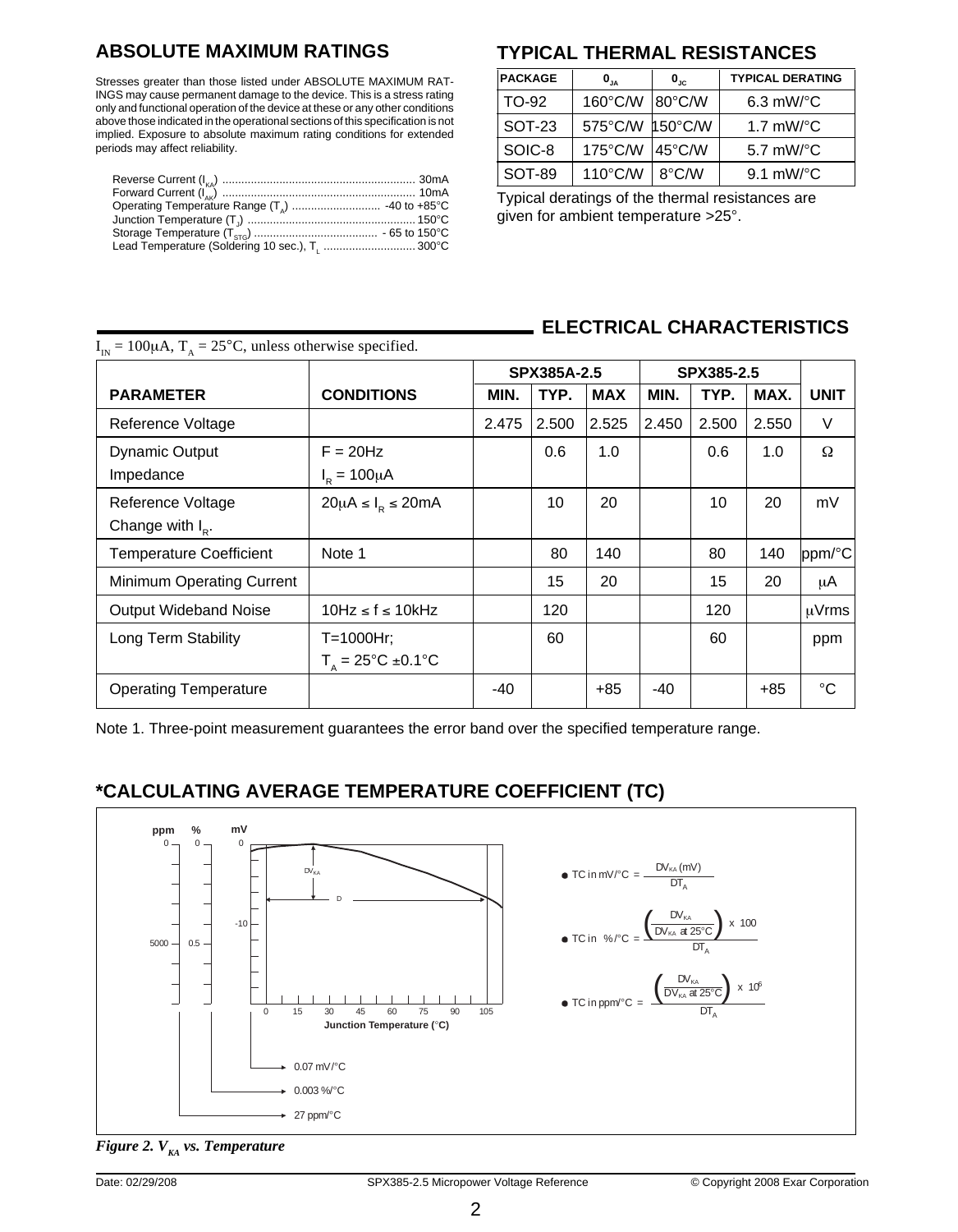# **TYPICAL PERFORMANCE CHARACTERISTICS**







*Figure 5. Reference Voltage vs. Ambient Temperature Figure 6. Low Current Operating Characteristics*



*Figure 7a. Precision 1*µ*A to 1mA Current Sink Figure 7b. Precision 1*µ*A to 1mA Current Source*



*Figure 3. Test Circuit Figure 4. High Current Operating Characteristics*



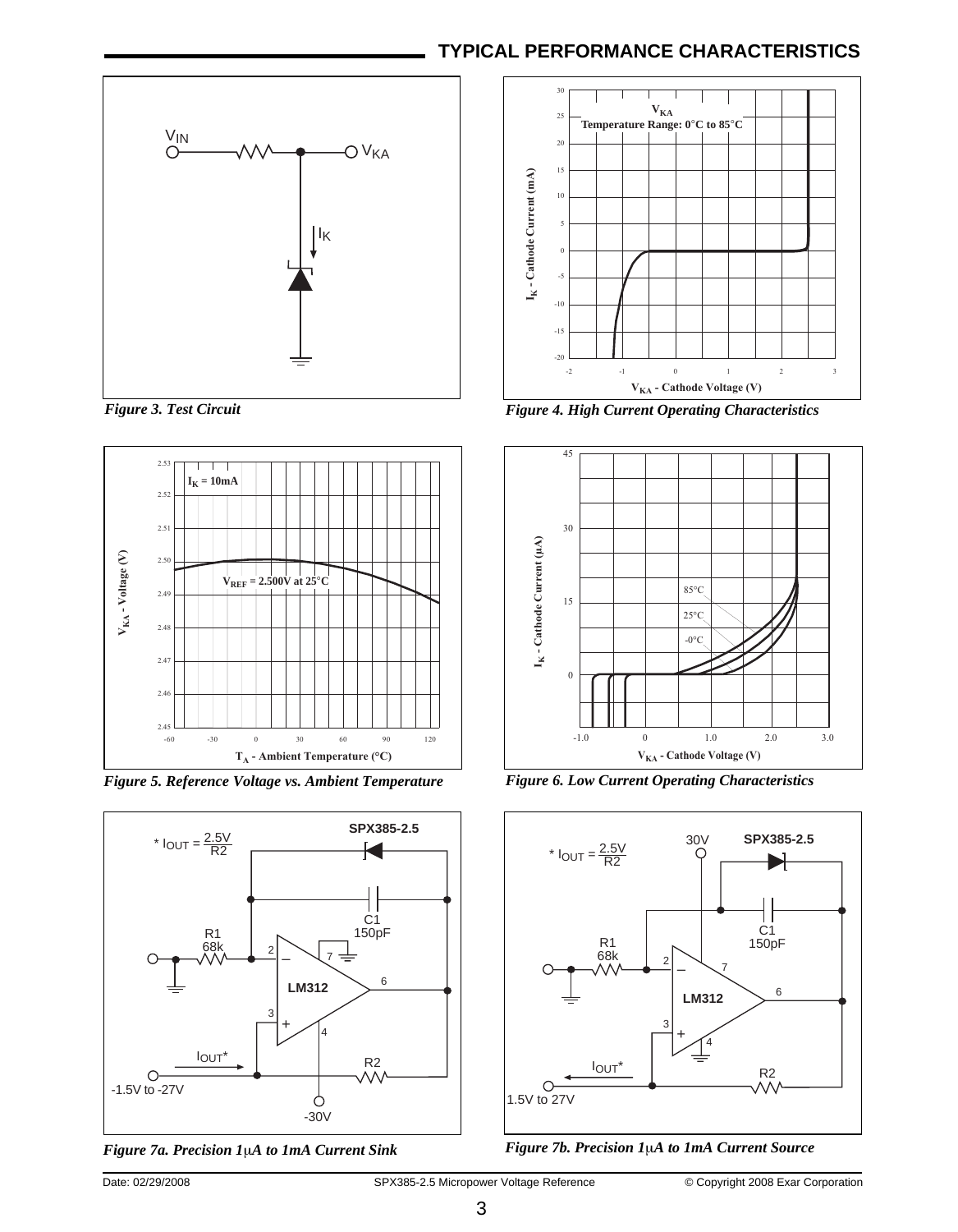# **TYPICAL PERFORMANCE CHARACTERISTICS**









*Figure 9. Micropower Reference from 9V Battery*



*Figure 10. Wide Input Range Reference Figure 11: Precision Micropower 10V Reference*

## **PACKAGE PINOUTS**

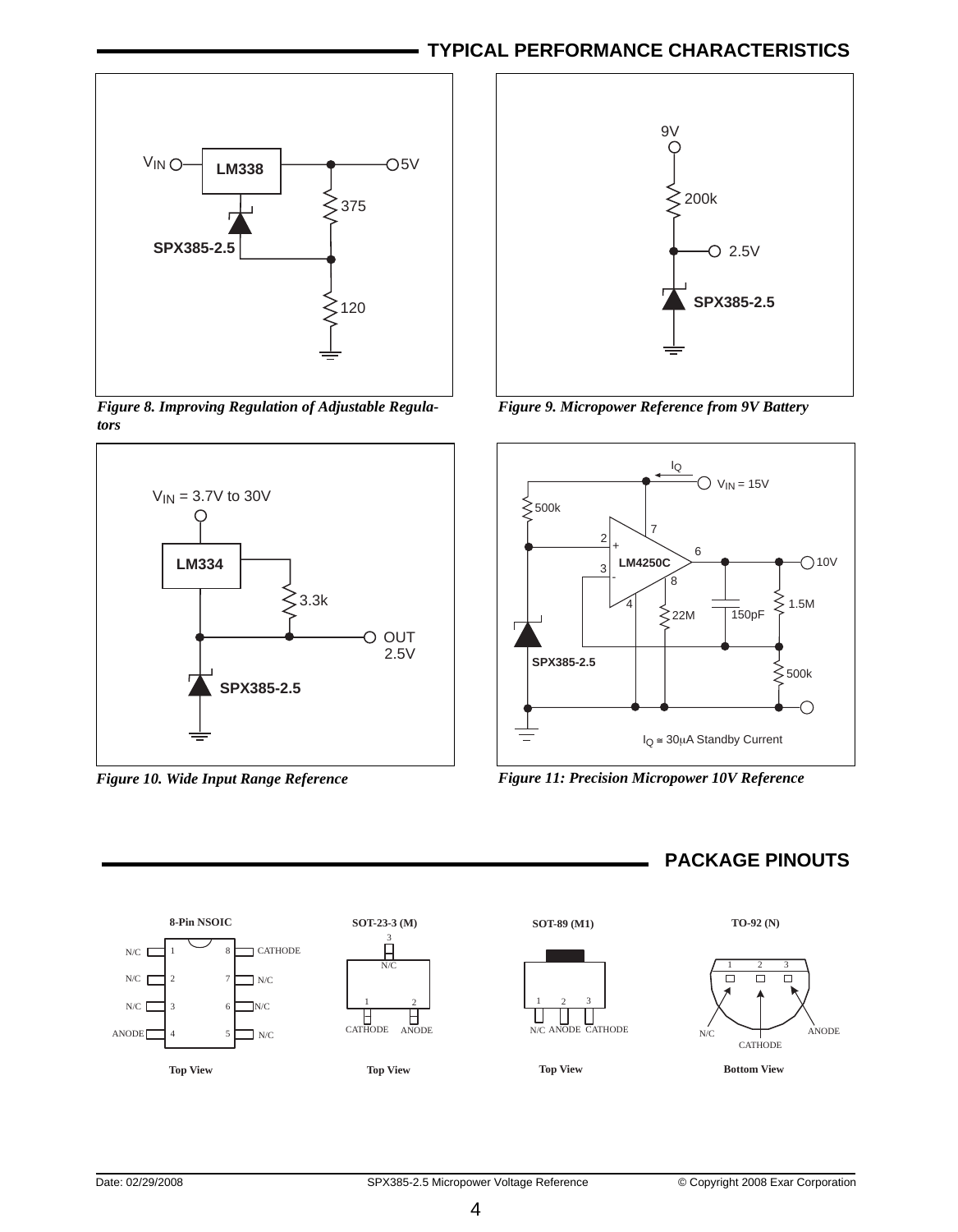

| 3 Pin SOT-23 JEDEC TO-236 (AB) Variation |            |            |            |
|------------------------------------------|------------|------------|------------|
| <b>SYMBOL</b>                            | <b>MIN</b> | <b>NOM</b> | <b>MAX</b> |
| А                                        | 0.89       |            | 1.12       |
| A1                                       | 0.01       |            | 0.1        |
| A <sub>2</sub>                           | 0.88       | 0.95       | 1.02       |
| b                                        | 0.3        |            | 0.5        |
| C                                        | 0.08       |            | 0.2        |
| D                                        | 2.8        | 2.9        | 3.04       |
| e                                        | 0.95 BSC   |            |            |
| e1                                       | 1.90 BSC   |            |            |
| F                                        | 0.95       |            | 2.64       |
| E <sub>1</sub>                           | 1.2        | 1.3        | 1.4        |
|                                          | 0.4        | 0.5        | 0.6        |
| l 1                                      | 0.54 REF   |            |            |
| Ø                                        | Ωo         |            | 80         |

Note: Dimensions in (mm)



BASE METAL SECTION B-B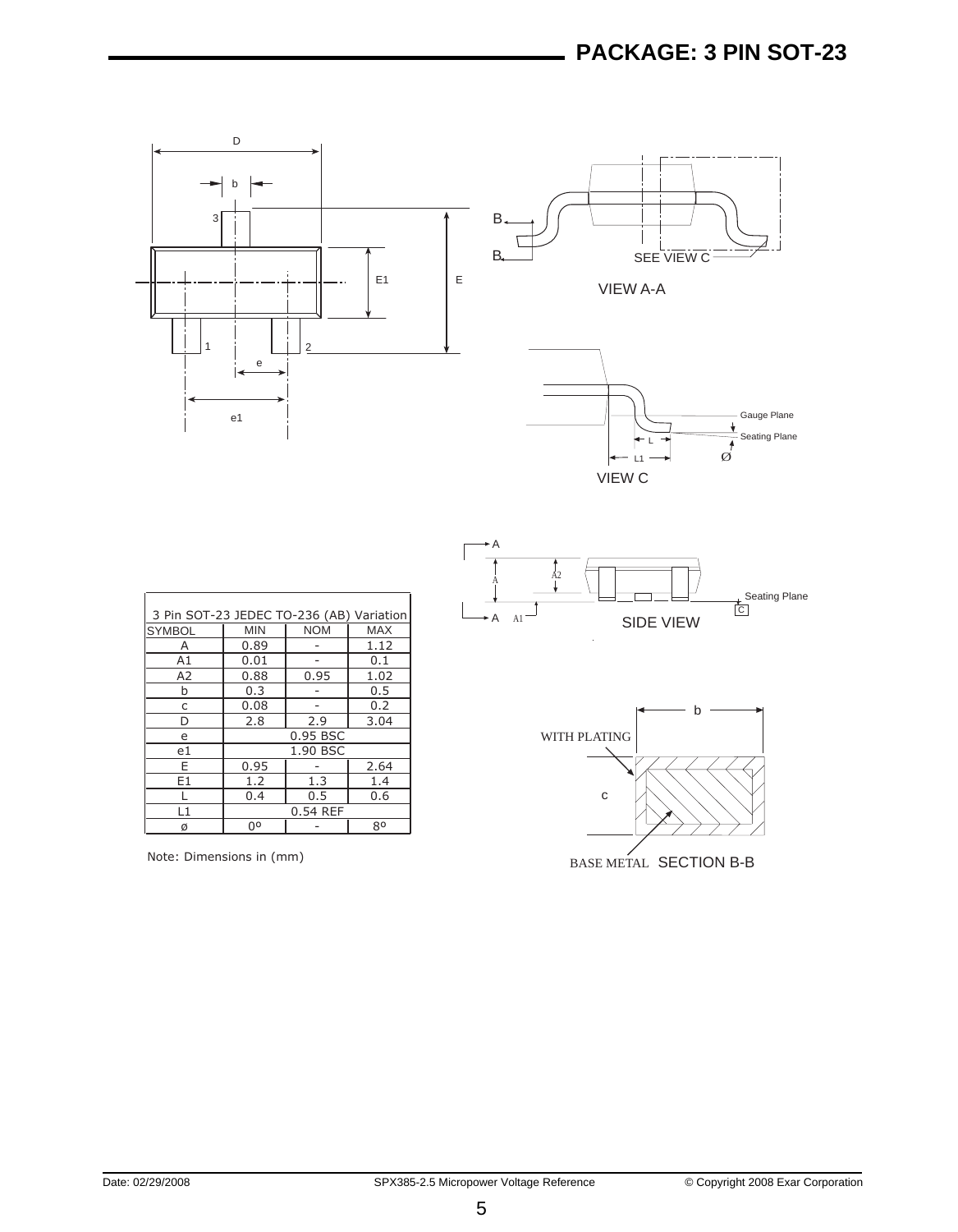



|               | 3 Pin SOT-89 |            |            |  |
|---------------|--------------|------------|------------|--|
| <b>SYMBOL</b> | <b>MIN</b>   | <b>NOM</b> | <b>MAX</b> |  |
| h             | 0.36         | 0.42       | 0.48       |  |
|               | 0.8          |            | 1.2        |  |
| b1            | 0.41         | 0.47       | 0.53       |  |
| C             | 0.38         | 0.4        | 0.43       |  |
| D             | 4.4          | 4.5        | 4.6        |  |
| D1            | 1.4          | 1.6        | 1.75       |  |
| Н             | 3.94         |            | 4.25       |  |
| E             | 2.4          | 2.5        | 2.6        |  |
| e             | 1.45         | 1.5        | 1.55       |  |
| e1            | 2.9          | 3          | 3.1        |  |

Note: Dimensions in (mm)

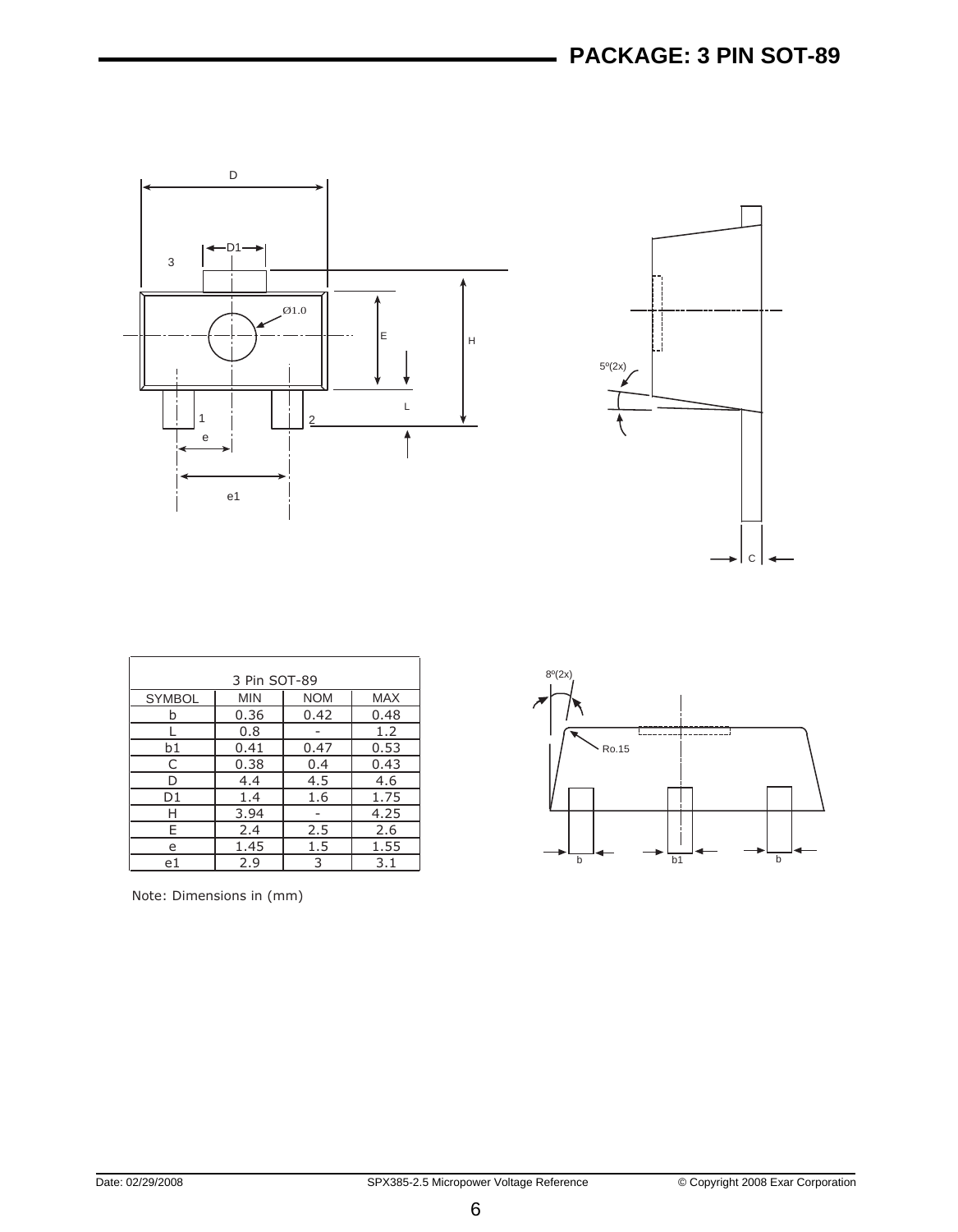





| 8 Pin NSOIC JEDEC MO-012 (AA) Variation |            |            |            |  |
|-----------------------------------------|------------|------------|------------|--|
| <b>SYMBOL</b>                           | <b>MIN</b> | <b>NOM</b> | <b>MAX</b> |  |
| А                                       | 1.35       |            | 1.75       |  |
| A1                                      | 0.1        |            | 0.25       |  |
| A2                                      | 1.25       |            | 1.65       |  |
| b                                       | 0.31       |            | 0.51       |  |
| C                                       | 0.17       |            | 0.24       |  |
| D                                       | 4.90 BSC   |            |            |  |
| F                                       | 6.00 BSC   |            |            |  |
| E1                                      | 3.90 BSC   |            |            |  |
| e                                       |            | 1.27 BSC   |            |  |
|                                         | 0.4        |            | 1.27       |  |
| L1                                      | 1.04 REF   |            |            |  |
| L <sub>2</sub>                          | 0.25 BSC   |            |            |  |
| Ø                                       | 00         |            | 80         |  |
| ø1                                      | 50         |            | 150        |  |

Note: Dimensions in (mm)





BASE METAL

SECTION B-B WITH PLATING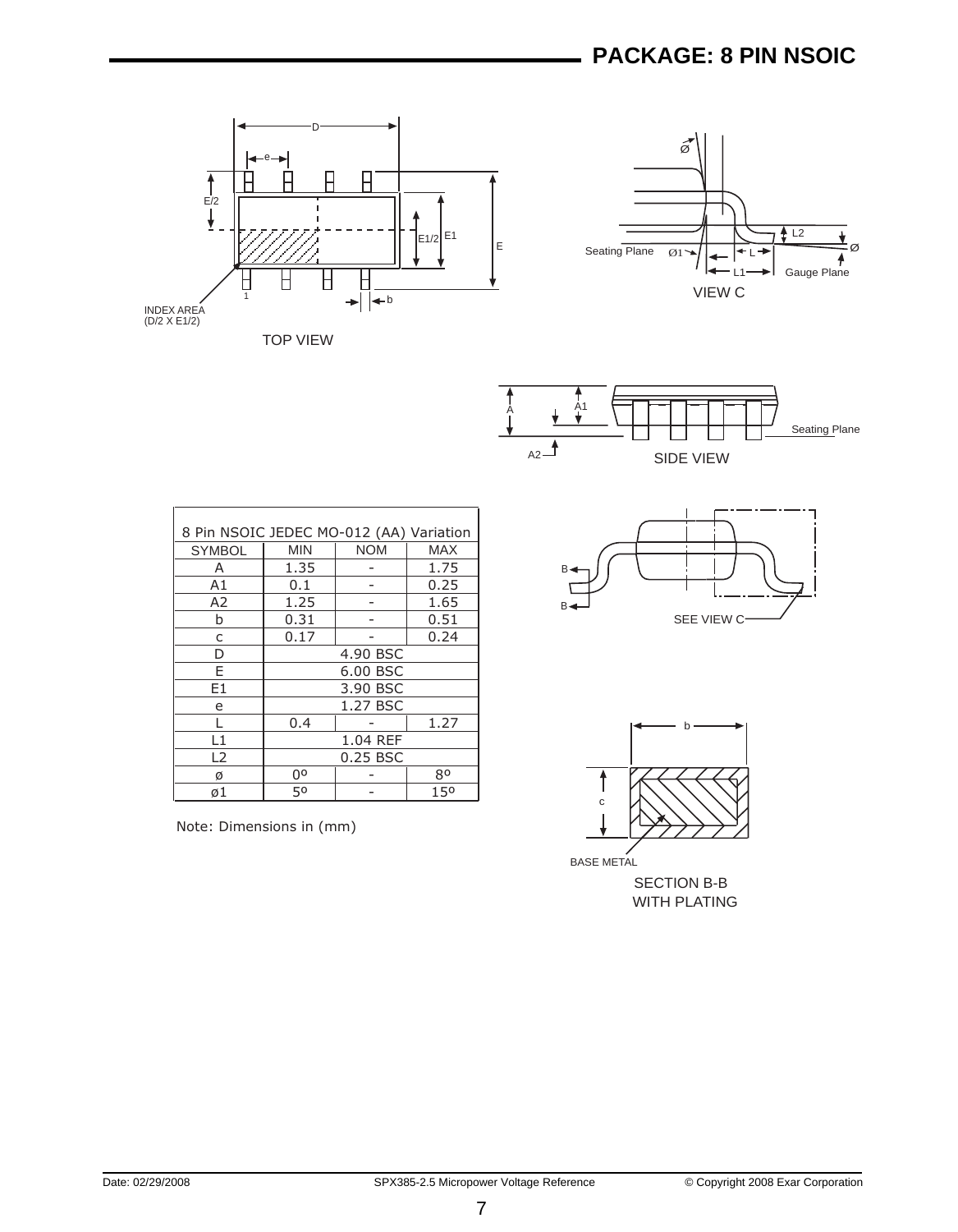



|                | 3 Pin TO-92 |            |            |
|----------------|-------------|------------|------------|
| <b>SYMBOL</b>  | <b>MIN</b>  | <b>NOM</b> | <b>MAX</b> |
| Α              | 0.17        |            | 0.195      |
| b              | 0.014       |            | 0.02       |
| E              | 0.13        |            | 0.155      |
| e              | 0.95        |            | 0.105      |
| e1             | 0.045       |            | 0.055      |
|                | 0.5         |            | 0.61       |
| R              | 0.085       |            | 0.095      |
| S <sub>1</sub> | 0.045       |            | 0.06       |
| W              | 0.016       |            | 0.022      |
| D              | 0.175       |            | 0.195      |
| a              | 40          |            | 60         |

Note: Dimensions in (inches)